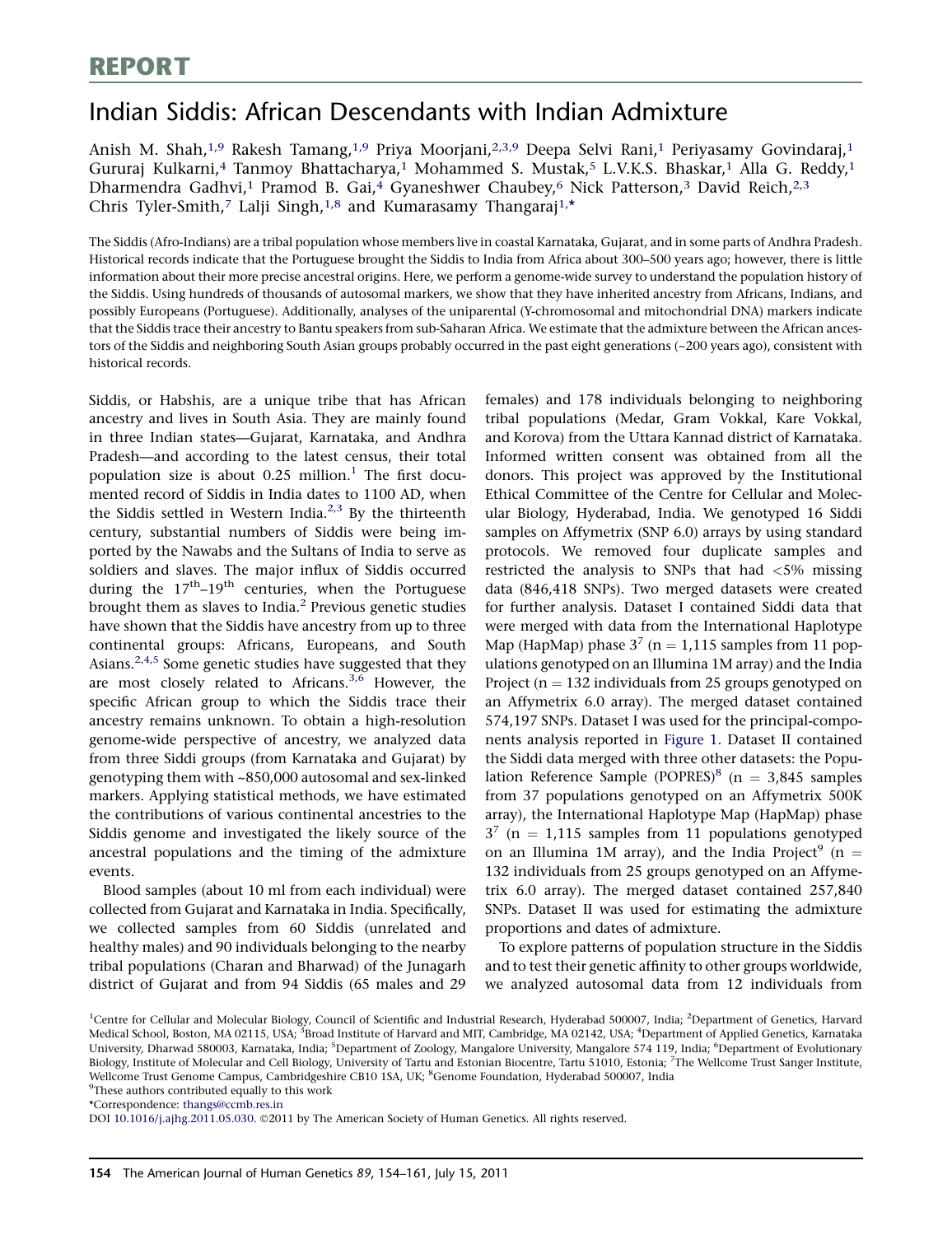

Figure 1. African Ancestries in Siddis

(A) Principal-components analysis of three Siddi groups, HapMap Phase 3 populations (CEU, YRI, and CHB), and 16 Indian groups. (B) Schematic representation of the proportions of African and ICP ancestry in Siddis. ICP includes the 16 Indian groups and Portuguese and represents the ancestral non-African population.

three Siddi groups (six individuals from Karnataka and six individuals from Gujarat), 128 individuals from 16 Indian groups (Mala, Madiga, Kurumba, Bhil, Kamsali, Satnami, Vysya, Naidu, Lodi, Tharu, Velama, Srivastava, Meghaval, Vaish, Kashmiri Pandit, and Hallaki), and 300 individuals from three HapMap populations (Yoruba from Ibadan, Nigeria [YRI], Utah residents with Northern and Western European ancestry [CEU], and Han Chinese from Beijing, China  $[CHB]$ .<sup>7,9</sup> The 16 Indian groups were chosen because they spanned a high degree of diversity within India. It had been previously shown that most Indian populations have ancestry from two highly divergent groups: an Ancestral North Indian (ANI) population that is closely related to West Eurasians and an Ancestral South Indian (ASI) population that is not related to any population outside India. The ANI ancestry proportion lies within the range of 39%–71% across the 16 groups chosen.<sup>9</sup> The ANI and ASI have been inferred to be highly differentiated at the time that they mixed, and Reich et al.  $(2009)^9$  estimated that the average allele frequency differentiation,  $F<sub>ST</sub>$  (ANI, ASI), is ~0.09.

We performed principal-components analysis (PCA) on the autosomal SNP data with the EIGENSOFT software.<sup>10</sup> A plot of the first and second principal components (PCs) suggests that the Siddis have ancestry from Africans as well as Eurasians (Figure 1A). Like other Indian populations, Siddis have both ANI and ASI ancestry, but they lie off the main cline of ANI-ASI admixture and are closely related to African individuals (Figure 1A). The average allele frequency differentiation between the two Siddi groups (Karnataka and Gujarat) is relatively high;  $F_{ST}$  (Siddi\_Karnataka-1, Siddi\_Gujarat) = 0.02 (Table S1), suggesting that the populations differ substantially, possibly as a result of endogamy, different ancestral origins, or admixture with different local South Asian groups. However, the diversity in the Siddis is not correlated with geography in our small sample; the individuals from the Karnataka-2 group are genetically closer to the Gujarat Siddis (F<sub>ST</sub> [Siddi\_Karnataka-2, Siddi\_ Gujarat]  $= 0.002$ ) than to the other group from Karnataka  $(F<sub>ST</sub> [Siddi_Karnataka-1, Siddi_Karnataka-2] = 0.026)$  (Table S1, available online). This suggests that the members of Karnataka2 might be recent migrants from Gujarat or that the ancestors of one of the Karnataka samples might have experienced a very strong recent founder event.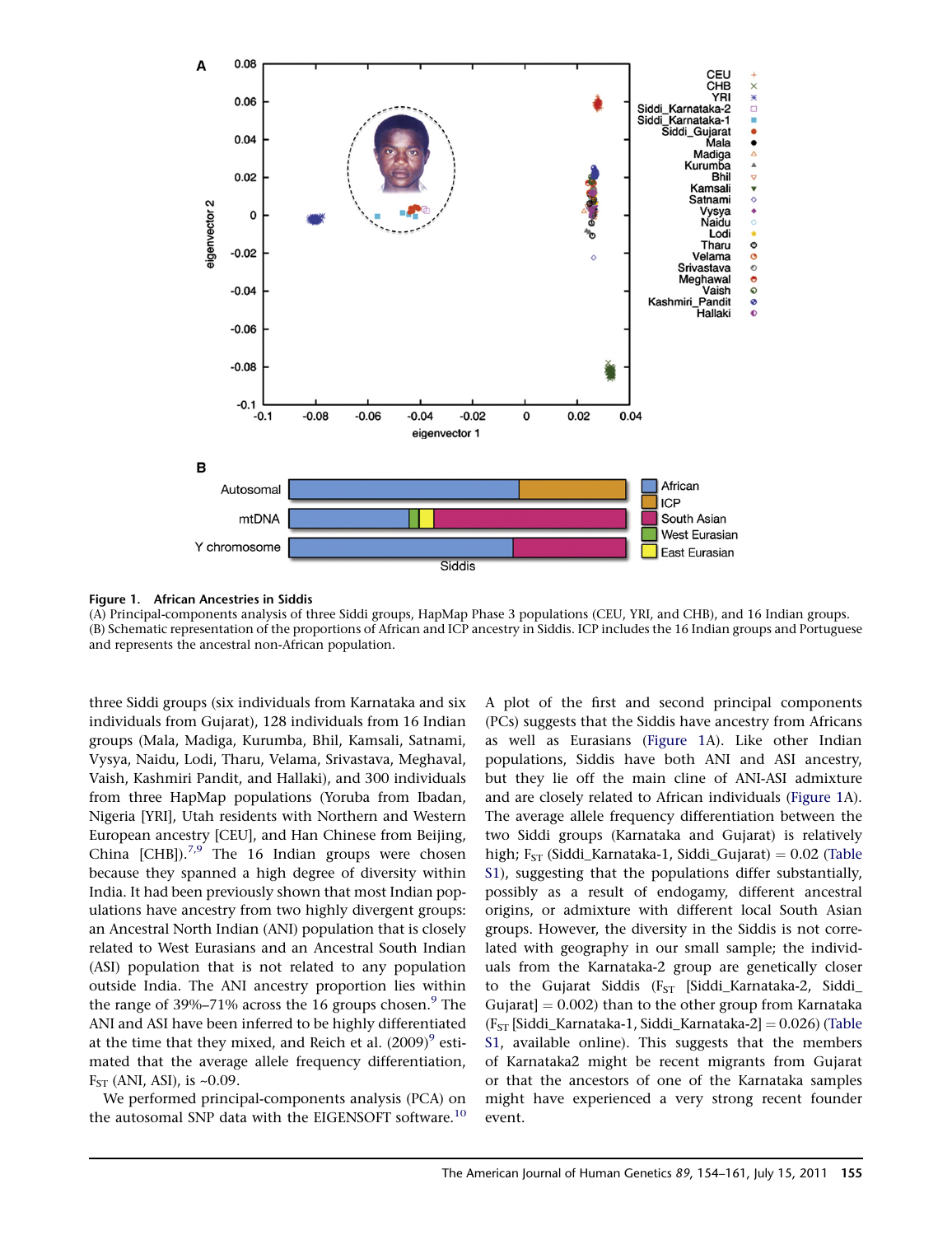Previous genetic studies with traditional biochemical and autosomal markers have suggested that the Siddis have ancestry from up to three distinct ancestral groups: Africans, Indians, and Europeans. $3,6$  To formally test whether the Siddis have ancestry from each of these three ancestral populations, we used a regression method proposed by Patterson et al.  $(2010).<sup>11</sup>$  This method allowed us to model the allele frequency of the admixed Siddis as a linear combination of the allele frequencies in the ancestral populations and to build optimal models with and without each ancestral population and then compute the error between our model and the data. For example, to test whether the Siddis contain genetic admixture from Africans, we built two models with the data; one included Africans as the ancestral population, and another excluded Africans from the model. Applying this method to the Siddi Gujarat samples, we observed that there is strong evidence that the Siddis have African ancestry (Z score  $\gg$  25), but the genetic variation in Africans does not fully explain the underlying genetic data in the Siddis (Table S2A). Next, we assessed whether a two-way model or three-way mixture model provides a better fit to the data. Table S2B shows that a two-way model of African  $+$  Portuguese or African  $+$  Mala (or any other group that has high ASI ancestry) provides a poor fit to the data. However, the model of African  $+$  Vaish (or any other group that has high ANI ancestry) provides just as good a fit to the data as a three-way model of African  $+$  any Indian population  $+$  Portuguese (Table S2B). This suggests that the Siddis have some West-Eurasian-related (ANI or Portuguese) ancestry, in addition to their African and ASI ancestry. However, the size of our dataset prevents our methods from being sensitive enough to differentiate between ANI and Portuguese ancestry. To represent the ancestral non-African population of the Siddis, we combined the data from 16 Indian groups and the Portuguese (''ICP''). To test the robustness of our models, we analyzed Siddi Karnataka samples with the models built from the Siddi Gujarat samples and showed that the models provided a good fit to the data (Table S2C).

Applying the regression-style method to all three Siddi groups with YRI and ICP as the ancestral populations, we estimated that the Siddis have on average ~67% African ancestry (Table 1). We obtained qualitatively similar results when we used East Africans (HapMap Luhya [LWK]) in place of YRI (Table 1 and Table S2D).

To characterize the temporal impact of admixture and to develop a historical interpretation of the results, we needed not only to qualitatively demonstrate a history of admixture but also to quantitatively estimate a date for the admixture event. We applied the  $ROLLOFF$  method,<sup>12</sup> which utilizes information related to admixture linkage disequilibrium (LD) to estimate the time since admixture. This method capitalizes on the fact that the genome of an admixed population contains chromosomal segments from ancestral populations, whose length is inversely proportional to the date of admixture. By modeling the

|                   | African Ancestry                                          | <b>Non-African Ancestry</b> |
|-------------------|-----------------------------------------------------------|-----------------------------|
|                   | <b>African Ancestral Population = West Africans (YRI)</b> |                             |
| Siddi_Gujarat     | $66.90\% + 0.59\%$                                        | $33.10\% + 0.59\%$          |
| Siddi Karnataka-1 | $70.90\% + 0.65\%$                                        | $29.10\% + 0.65\%$          |
| Siddi Karnataka-2 | $62.30\% + 0.99\%$                                        | $37.70\% + 0.99\%$          |
|                   | <b>African Ancestral Population = East Africans (LWK)</b> |                             |
| Siddi Gujarat     | $70.50\% + 0.66\%$                                        | $29.50\% + 0.66\%$          |
|                   | Siddi Karnataka-1 74.40% $\pm$ 0.71%                      | $25.60\% + 0.71\%$          |
| Siddi Karnataka-2 | $64.80\% + 1.11\%$                                        | $35.20\% + 1.11\%$          |

Admixture proportion estimates are based on a regression-style method $11$  for which the ancestral populations shown in the table were used. ICP includes combined data from 16 Indian groups and the Portuguese and represents the ancestral non-African population.

decay of the LD in the admixed individuals and weighting it by the allele frequency differentiation in the ancestral populations (such that the statistics are only sensitive to admixture LD), we can precisely estimate the time since the admixture event. Simulations have suggested that this method is robust for data from poor surrogates of ancestral populations and can estimate the date of admixture up to 300 generations ago. $^{12}$ 

Applying ROLLOFF to the Siddis (combining data from all three groups—Siddi\_Karnataka-1, Siddi\_Karnataka-2, and Siddi\_Gujarat—to increase the power), we observed an approximately exponential decay of the weighted correlation with distance, which provides strong evidence of admixture (Figure 2). By using the least-squares method to fit an exponential distribution to this pattern, we estimated an average date of ~eight generations, or 200 years (if one assumes a generation size of 25 years<sup>13</sup>). This approximately coincides with the historical date of arrival of most African ancestors of the Siddis to India. To show that combining the data from the admixed group does not substantially change the results, we ran ROLLOFF separately for each admixed group and obtained qualitatively similar results (within two standard errors) for Siddi\_ Gujarat and Siddi\_Karnataka-1. Because of the limited number of samples, we were not able to perform analysis for the Siddi\_Karnataka-2 group (ROLLOFF analysis requires at least four samples). In addition, changing the African ancestral group to East African Luhya did not change the estimated date of admixture (Figure S1).

To gain insight into the most likely source of the African ancestry in Siddis, we examined paternally inherited Y-chromosomal biallelic markers as well as maternally inherited mtDNA markers. Analysis of data from uniparentally inherited markers can provide information about population genetic relatedness, including probable ancestral source populations and information related to admixture events. We genotyped 32 Y-chromosomal biallelic markers (viz. M94, M60, M182, M168, M130, M145, M96, M75, M2, M89, M82, M304, M172, M9,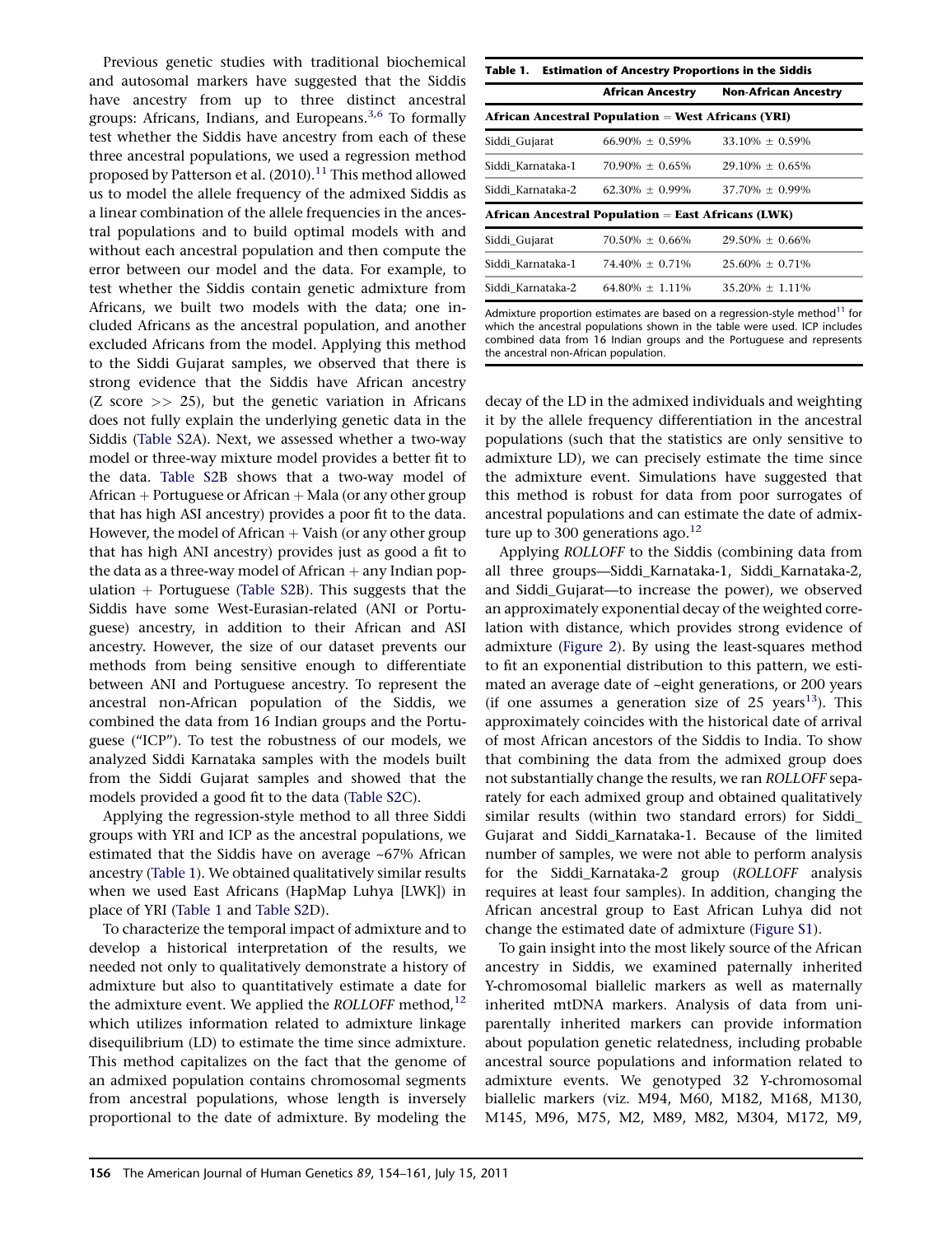

Figure 2. ROLLOFF Analysis of Siddis

We analyzed 12 Siddi samples from Karnataka and Gujarat and estimated admixture linkage disequilibrium by computing the LD between all pairs of markers and weighting it by the frequency differentiation between the ancestral populations (YRI and ICP). We observed an approximately exponential decay of LD with distance and found an average estimated date of admixture of  $8 \pm 1$  generations. This corresponds to a time of around 200 years (if we assume a generation interval of 25 years). The estimated dates of admixture for Siddi\_Karnataka-1 and Siddi\_Gujarat are  $6 \pm 1$  and  $8 \pm 1$  generations, respectively. Standard errors were computed with a weighted block jackknife as described in Moorjani et al. $^{\rm 12}$ 

M70, M11, M45, M207, M173, M17, M124, M201, M170, M70, M147, M189, M214, M52, M33, M356, P36, and P2) in 125 Siddis and 268 individuals (all males) from nearby Indian groups. We combined our data with published data from 2,301 individuals belonging to 56 different groups from the African subcontinent and 667 individuals from 16 populations from Gujarat, Karnataka, Maharashtra, and Andhra-Pradesh in India (Document  $S2$ ).<sup>14–26</sup>

We observed that the Y-chromosomal haplogroups B2-M182 and E1b1a-M2, which are characteristic of African ancestry, were present at high frequencies in the Siddis but not in other Indians. Moreover, about 70% of the Siddi male lineages fall into haplogroups generally characteristic of African populations (Figure 3A), thus confirming the results from the autosomal DNA markers (Figure 1B). The remaining 30% were C\*-M130- and M89-derived Indian or Near-Eastern lineages (H1a-M82, H2-Apt-H2, J2-M172, L-M11, and P\*-M45). The populations neighboring the Siddis were found to harbor only these Asian-specific haplogroups. It is interesting to note that none of the African paternal lineages were observed among the neighboring Indian groups, whereas Indianspecific lineages were detected in Siddi individuals. This suggests primarily unidirectional paternal gene flow from Indian populations to the Siddis (Figure 2B).

To learn more about the source of the African paternal lineages, we performed PCA with a merge of our Y-chromosomal dataset (Siddis and neighboring Indian groups) with data from 2,301 individuals from 56 African populations (Document S2). A plot of the first and second PCs showed that the Siddis cluster with Bantu-speaking populations of sub-Saharan Africa (Figure S2A). Previous studies have proposed that the E3a (currently known as E1b1a), E2, and B2 haplogroups are associated with the Bantu expansions within Africa.<sup>21,22,27</sup> The presence of these haplogroups in the Siddis suggests that their ancestors might have been part of this expansion. To investigate this possibility, we typed 17 Y-STRs by using multiplex PCR and the Y-filer kit (Applied Biosystems, Foster City, USA) in reaction volumes of 10 µl with 1U of AmpliTaq Gold DNA polymerase (Applied Biosystems, Foster City, USA), 10 mM Tris-HCl (pH 8.3), 50 mM KCl, 1.5 mM MgCl<sub>2</sub>, 250  $\mu$ M dNTPs, 3.0  $\mu$ M of each primer (forward primers were fluorescently labeled), and 1 ng of DNA template. Thermal cycling conditions were as follows: (1)  $95^{\circ}$ C for 11 min, (2) 30 cycles as follows:  $94^{\circ}$ C for 1 min,  $61^{\circ}$ C for 1 min, and  $72^{\circ}$ C for 1 min, (3) 60 $^{\circ}$ C for 80 min, and (4) 25 $^{\circ}$ C hold. The PCR amplicons along with GS500 LIZ (as a size standard) were run in the ABI 3730 DNA Analyzer (Applied Biosystems, Foster City, USA). The raw data were analyzed with the GeneMapper v4.0 software program (Applied Biosystems, Foster City, US).

We excluded two DYS385 loci from the current analyses because they could not be distinguished via the typing method employed, and we renamed locus DYS389I as DYS389b, whereas we calculated DYS389a by subtracting DYS389I from DYS389II. We constructed median-joining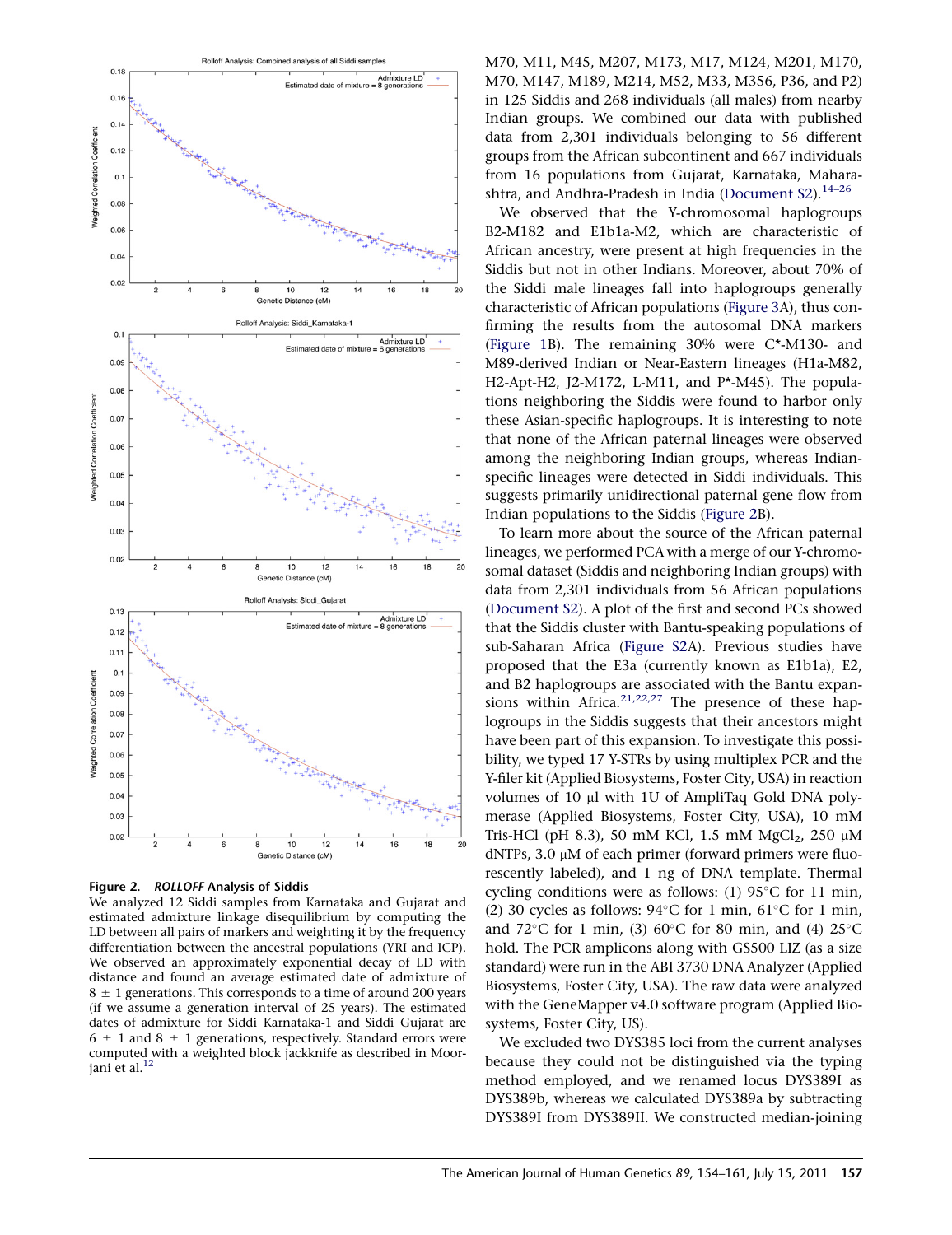



(A) Y-chromosomal haplogroup frequencies in the populations analyzed. Abbreviations are as follows: SG, Siddis from Gujarat; CH, Charan; BH, Bharwad; SK, Siddis from Karnataka; MD, Medar; GV, Gram Vokkal; KR, Korova; and KV, Kare Vokkal. The African-specific B and E1b1a haplogroups in India were found exclusively among the Siddi population. (B) Distribution of mtDNA haplogroups in Siddis. Details of diagnostic mutations that define haplogroups are shown in Figure S5.

networks with ten common loci (Figure S3) for the two major African haplogroups (E1b1a-M2 and B2-M182) that are present at high frequencies in Siddis. We supplemented our dataset with other published data that included African samples. $28,29$  The TMRCA (time to most recent common ancestor) was estimated with the  $\rho$  statistic (the mean number of mutations from the assumed root), for which a 25-year generation time was used, and the TD statistic (for both, a mutation rate of 6.9  $\times$  10<sup>-4</sup> per STR per generation was assumed), $30$  The majority of the Siddis haplotypes were found shared on otherwise Bantuspecific branches and were present all over the tree (Figure S3). In addition, the Gujarat and Karnataka Siddis were highly diverged and did not share any haplotypes. These results support the autosomal observation of high Fst differentiation among Siddis from Gujarat and Karnataka. Although the majority of the Siddi haplotypes were scattered in the network, we found that all haplogroup B2 Gujarat Siddis formed a cluster and coalesced to their most recent common ancestor  $2.4 \pm 1$  Kya (thousand years ago). The sharing of haplotypes suggests relatedness among the samples. This is similar to the results seen in the autosomal analyses of the Siddi\_Gujarat and Siddi\_Karnataka-2 samples. The male effective population size was estimated with BATWING $^{31,32}$ , via a demographic model that assumes a period of constant size followed by exponential growth (the prior probabilities for the other parameters used in the model were set as previously described).<sup>26</sup> A random subset of 40 samples was analyzed after  $10^6$  to  $10<sup>8</sup>$  MCMC cycles, and we obtained the same posterior probability for effective population size (N) as that obtained after  $10^7$  cycles. The effective population size of the African ancestors of Siddis brought to India during

the slave trade was estimated as  $~1,400$  individuals (Table S3 and Figure S4).

To gain insight into the maternal lineages and to test the directionality of maternal gene flow in the Siddis, we assayed the hypervariable region I (HVRI) of mtDNA in 153 Siddis and 269 individuals from the nearby Indian populations (accession numbers JN022021–JN022442). These data were compared with those from the revised Cambridge Reference Sequence  $(rCRS)$ ,  $^{33}$  and variations were scored. We assigned haplogroups on the basis of HVR1 variations and further confirmed these by genotyping the coding-region mutations published to date.<sup>34</sup> The mtDNA haplogroup distributions in the Siddis are shown in Figure 3B, Document S3, and Figure S5.

PCA plots of the combined dataset (Document S3) showed that the African-specific mtDNA haplogroups were present at high frequency in the Siddis; these results were similar to the observations from the autosomal and paternal lineages (Figure S2B). The African-specific haplogroup L was present at a frequency of 53% and 24% in Siddis from Gujarat and Karnataka, respectively. Previous studies have suggested that the L0a, L2a, L3b, and L3e haplogroups are associated with the Bantu expansion.<sup>35-39</sup> Haplogroup L2a (including L2a1) was observed in the Siddis along with rare sublineages of L2, which further supports the conclusion that the ancestors of the Siddis were most likely African Bantus (Figure S5). The L0d lineage, which is now largely confined to the Khoisanspeaking South African populations but which was possibly more widespread in the past, $40$  was also observed in two Siddi individuals from Gujarat state. The presence of Indian-specific sublineages of M and N (R and U, which include M2, M3, M5, M6, M33, M35, M39, M57, R8,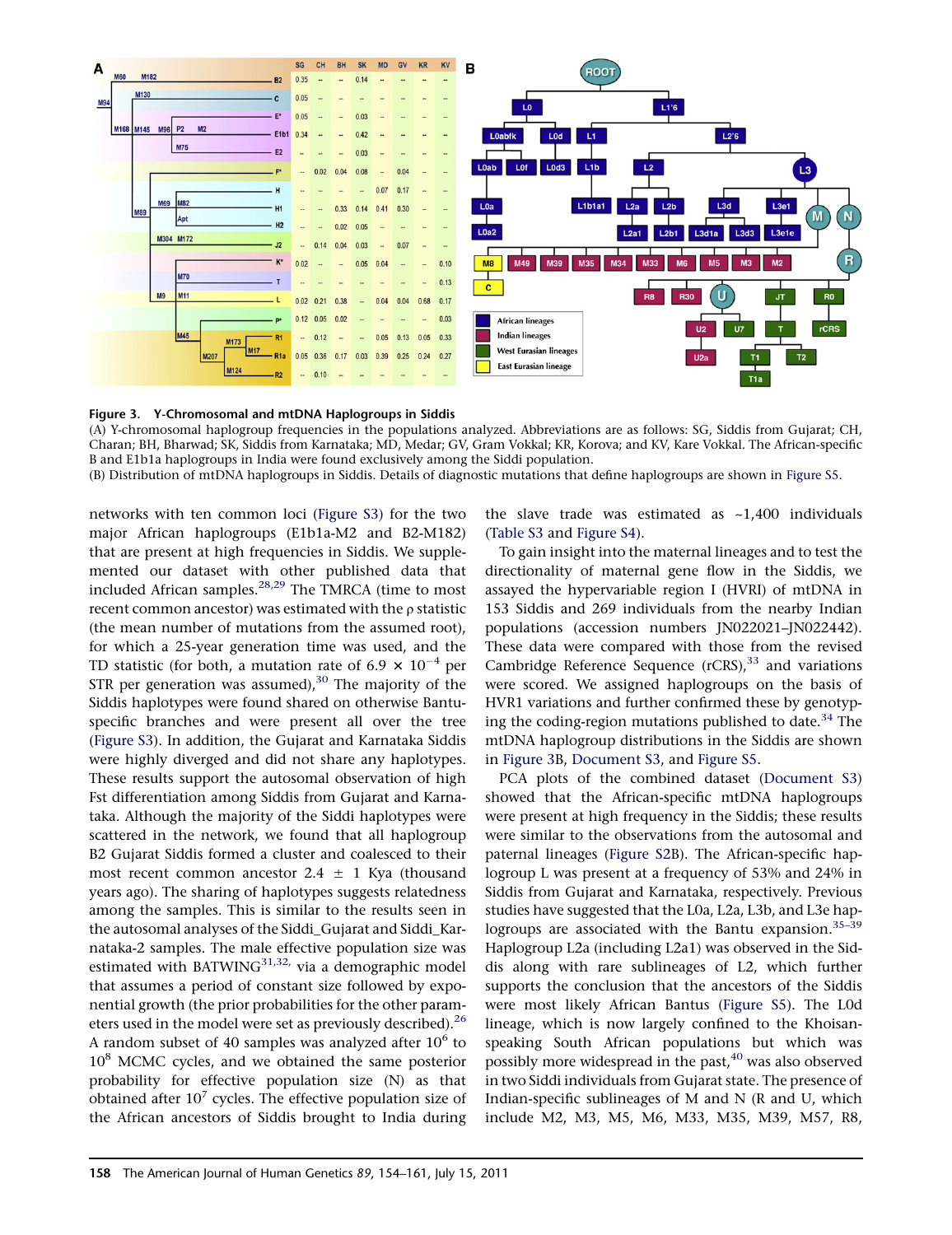

#### Figure 4. Migration History of the Siddis

Dotted arrows represent the expansion of Bantu speakers with agriculture within Africa. Agriculture in Africa started from the central western part of the continent and proceeded toward the east and south of the subcontinent. The shaded gray area represents the Portuguese territory, and the lines between Africa and India represent the path that the Portuguese might have used during the 15<sup>th</sup>-19<sup>th</sup> centuries to supply African slaves to Indian rulers on the western coast of India.

R30, and U2 haplogroups) is indicative of recent admixture with indigenous Indian populations (Figure S5). $^{26}$  In addition, haplogroup T, which is widespread in southern and Western Europe $41$  and is also present at a low frequency in some South Asian groups<sup>42</sup> was present in four Siddi individuals (Figure S5). This suggests maternal gene flow from a West Eurasian ancestral source—perhaps Portuguese or Indian. Consistent with the Y-chromosomal results, there is no evidence of African haplogroups in the neighboring Indian populations, thus confirming the hypothesis of unidirectional gene flow to Siddi individuals from contemporary Indian populations (Figure 1B).

In order to further explore the evidence of sub-Saharan ancestry, we analyzed data for the G6PD (MIM 305900) variants in Siddis along with 26 ethnic populations from India. The A- variant, which provides protection against malarial infection and is estimated to have a sub-Saharan African origin between  $3,840$  to  $11,760$  YBP,<sup>43</sup> was observed only in Siddis (10%) and not in any other Indian populations (Table S4). This further strengthens the evidence for the sub-Saharan ancestry of the Siddis.

In conclusion, our combined analysis of genetic variation in the Siddis, involving high-resolution sex-linked and autosomal markers, provides strong evidence of African ancestry together with unidirectional gene flow from local Indian groups to the Siddis. The directionality of gene flow supports the complex genetic structuring among Indian populations, which are highly influenced by social norms. We have traced the likely ancestry of Indian Siddis to sub-Saharan African Bantus. The ancestry proportions based on the analysis of autosomal and Y-chromosomal markers are similar, whereas mtDNA markers reveal more likely South Asian lineages among Siddi individuals. The model that emerges from our results is as follows: During the course of the Bantu expansion, African farmers settled in East Africa. Later, during the 15<sup>th</sup> to 17<sup>th</sup> centuries, this region was predominantly ruled by the Portuguese. They brought some Africans to India as slaves and sold them to local Nawabs and Sultans, whose descendents, admixed with neighboring populations, comprise the present-day Siddi population of India (Figure 4).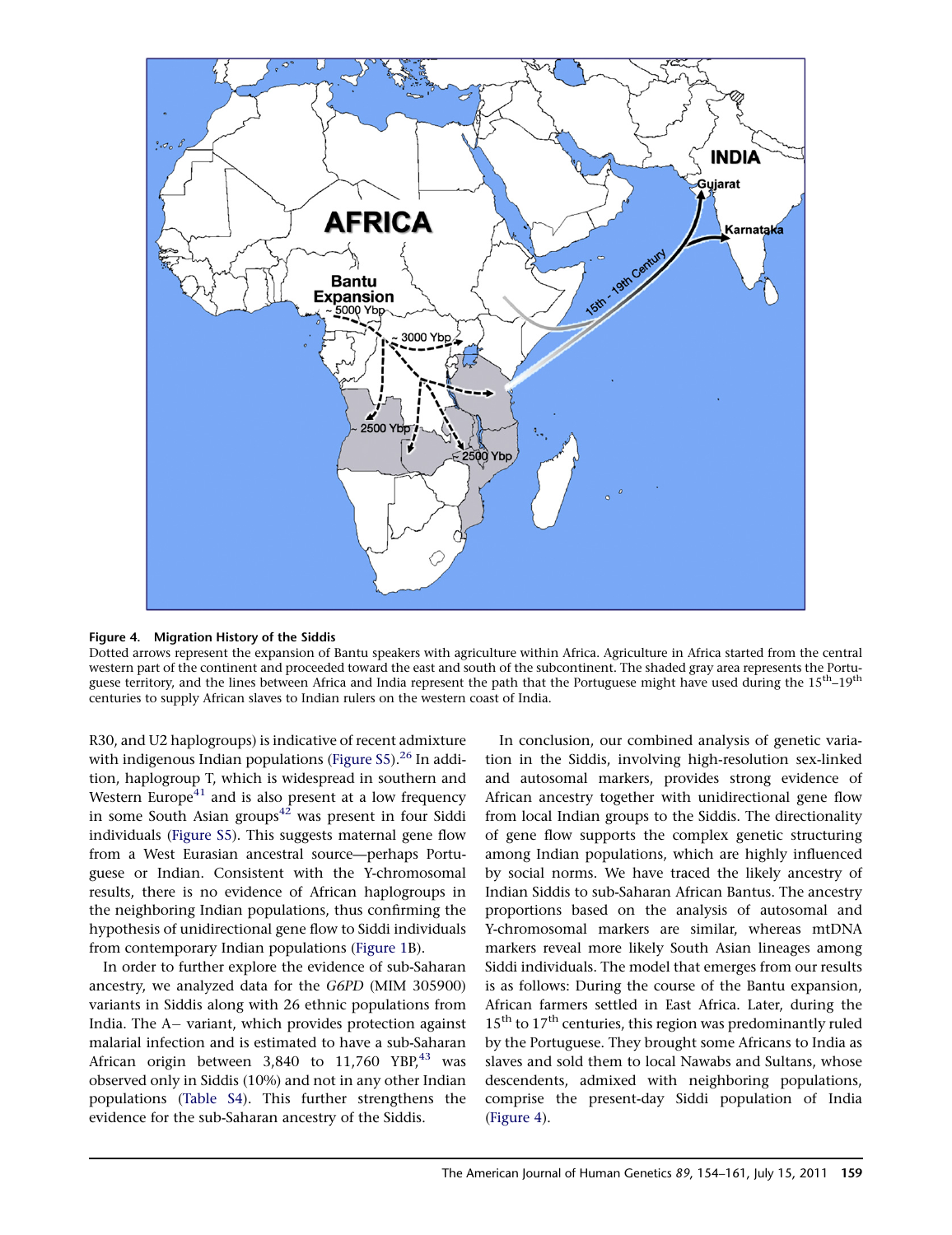# Supplemental Data

Supplemental Data include four tables, five figures, and two datasets and can be found with this article online at http://www.cell. com/AJHG/.

## Acknowledgments

We thank all the donors, who have voluntarily donated their blood samples for this study. K.T. was supported by the UK-India Education and Research Initiative (RG-4772), the Indian Council of Medical Research, and the Council of Scientific and Industrial Research, Government of India. C.T.S. was supported by The Wellcome Trust, and G.C. was supported by the Centre of Excellence of the Estonian Biocentre. D.R. and P.M. were supported by the National Science Foundation. L.S. was supported by a Bose Fellowship from the Department of Science and Technology, Government of India and a Bhatnagar fellowship from the Council of Scientific and Industrial Research, Government of India. ROLLOFF software is available upon request from P.M.

Received: February 1, 2011 Revised: May 15, 2011 Accepted: May 31, 2011 Published online: July 7, 2011

## Web Resources

The URLs for data presented herein are as follows:

Online Mendelian Inheritance in Man (OMIM), http://www. omim.org

Phylotree, http://www.phylotree.org/

#### Accession Numbers

The sequences of the mtDNA hypervariable region I (HVRI) from 153 Siddis and 269 indivdiuals from the nearby Indian populations were deposited in the GenBank database under accession numbers JN022021–JN022442.

#### References

- 1. Lodhi, A. (1992). African settlements in India. Nordic Journal of African Studies 1, 83–86.
- 2. Bhattacharya, D. (1970). Indians of African origin. Cah. Etud. Afr. 10, 579–582.
- 3. Gauniyal, M., Chahal, S.M., and Kshatriya, G.K. (2008). Genetic affinities of the Siddis of South India: an emigrant population of East Africa. Hum. Biol. 80, 251–270.
- 4. Thangaraj, K., Ramana, G.V., and Singh, L. (1999). Y-chromosome and mitochondrial DNA polymorphisms in Indian populations. Electrophoresis 20, 1743–1747.
- 5. Ramana, G.V., Su, B., Jin, L., Singh, L., Wang, N., Underhill, P., and Chakraborty, R. (2001). Y-chromosome SNP haplotypes suggest evidence of gene flow among caste, tribe, and the migrant Siddi populations of Andhra Pradesh, South India. Eur. J. Hum. Genet. 9, 695–700.
- 6. Gauniyal, M., Aggarwal, A., and Kshatriya, G.K. (2011). Genomic Structure of the Immigrant Siddis of East Africa to Southern India: A Study of 20 Autosomal DNA Markers. Bio-

chem. Genet. Published online January 28, 2011. 10.1007/ s10528-011-9419-7.

- 7. International HapMap 3 Consortium, Altshuler, D.M., Gibbs, R.A., Peltonen, L., Dermitzakis, E., Schaffner, S.F., Yu, F., Bonnen, P.E., de Bakker, P.I.W., Deloukas, P., et al. (2010). Integrating common and rare genetic variation in diverse human populations. Nature 467, 52–58.
- 8. Nelson, M.R., Bryc, K., King, K.S., Indap, A., Boyko, A.R., Novembre, J., Briley, L.P., Maruyama, Y., Waterworth, D.M., Waeber, G., et al. (2008). The Population Reference Sample, POPRES: a resource for population, disease, and pharmacological genetics research. Am. J. Hum. Genet. 83, 347–358.
- 9. Reich, D., Thangaraj, K., Patterson, N., Price, A.L., and Singh, L. (2009). Reconstructing Indian population history. Nature 461, 489–494.
- 10. Patterson, N., Price, A.L., and Reich, D. (2006). Population structure and eigenanalysis. PLoS Genet. 2, e190.
- 11. Patterson, N., Petersen, D.C., van der Ross, R.E., Sudoyo, H., Glashoff, R.H., Marzuki, S., Reich, D., and Hayes, V.M. (2010). Genetic structure of a unique admixed population: Implications for medical research. Hum. Mol. Genet. 19, 411–419.
- 12. Moorjani, P., Patterson, N., Hirschhorn, J.N., Keinan, A., Hao, L., Atzmon, G., Burns, E., Ostrer, H., Price, A.L., and Reich, D. (2011). The history of african gene flow into southern europeans, levantines, and jews. PLoS Genet. 7, e1001373.
- 13. Rootsi, S., Zhivotovsky, L.A., Baldovic, M., Kayser, M., Kutuev, I.A., Khusainova, R., Bermisheva, M.A., Gubina, M., Fedorova, S.A., Ilumae, M.A., et al. (2008). A counter-clockwise northern route of the Y-chromosome haplogroup N from Southeast Asia towards Europe. Eur. J. Hum. Genet. 15, 204–221.
- 14. Scozzari, R., Torroni, A., Semino, O., Cruciani, F., Spedini, G., and Santachiara Benerecetti, S.A. (1994). Genetic studies in Cameroon: Mitochondrial DNA polymorphisms in Bamileke. Hum. Biol. 66, 1–12.
- 15. Scozzari, R., Cruciani, F., Santolamazza, P., Sellitto, D., Cole, D.E., Rubin, L.A., Labuda, D., Marini, E., Succa, V., Vona, G., and Torroni, A. (1997). mtDNA and Y chromosome-specific polymorphisms in modern Ojibwa: implications about the origin of their gene pool. Am. J. Hum. Genet. 60, 241–244.
- 16. Scozzari, R., Cruciani, F., Pangrazio, A., Santolamazza, P., Vona, G., Moral, P., Latini, V., Varesi, L., Memmi, M.M., Romano, V., et al. (2001). Human Y-chromosome variation in the western Mediterranean area: Implications for the peopling of the region. Hum. Immunol. 62, 871–884.
- 17. Cruciani, F., Santolamazza, P., Shen, P., Macaulay, V., Moral, P., Olckers, A., Modiano, D., Holmes, S., Destro-Bisol, G., Coia, V., et al. (2002). A back migration from Asia to sub-Saharan Africa is supported by high-resolution analysis of human Y-chromosome haplotypes. Am. J. Hum. Genet. 70, 1197–1214.
- 18. Luis, J.R., Rowold, D.J., Regueiro, M., Caeiro, B., Cinnioglu, C., Roseman, C., Underhill, P.A., Cavalli-Sforza, L.L., and Herrera, R.J. (2004). The Levant versus the Horn of Africa: Evidence for bidirectional corridors of human migrations. Am. J. Hum. Genet. 74, 532–544.
- 19. Semino, O., Santachiara-Benerecetti, A.S., Falaschi, F., Cavalli-Sforza, L.L., and Underhill, P.A. (2002). Ethiopians and Khoisan share the deepest clades of the human Y-chromosome phylogeny. Am. J. Hum. Genet. 70, 265–268.
- 20. Semino, O., Magri, C., Benuzzi, G., Lin, A.A., Al-Zahery, N., Battaglia, V., Maccioni, L., Triantaphyllidis, C., Shen, P.,